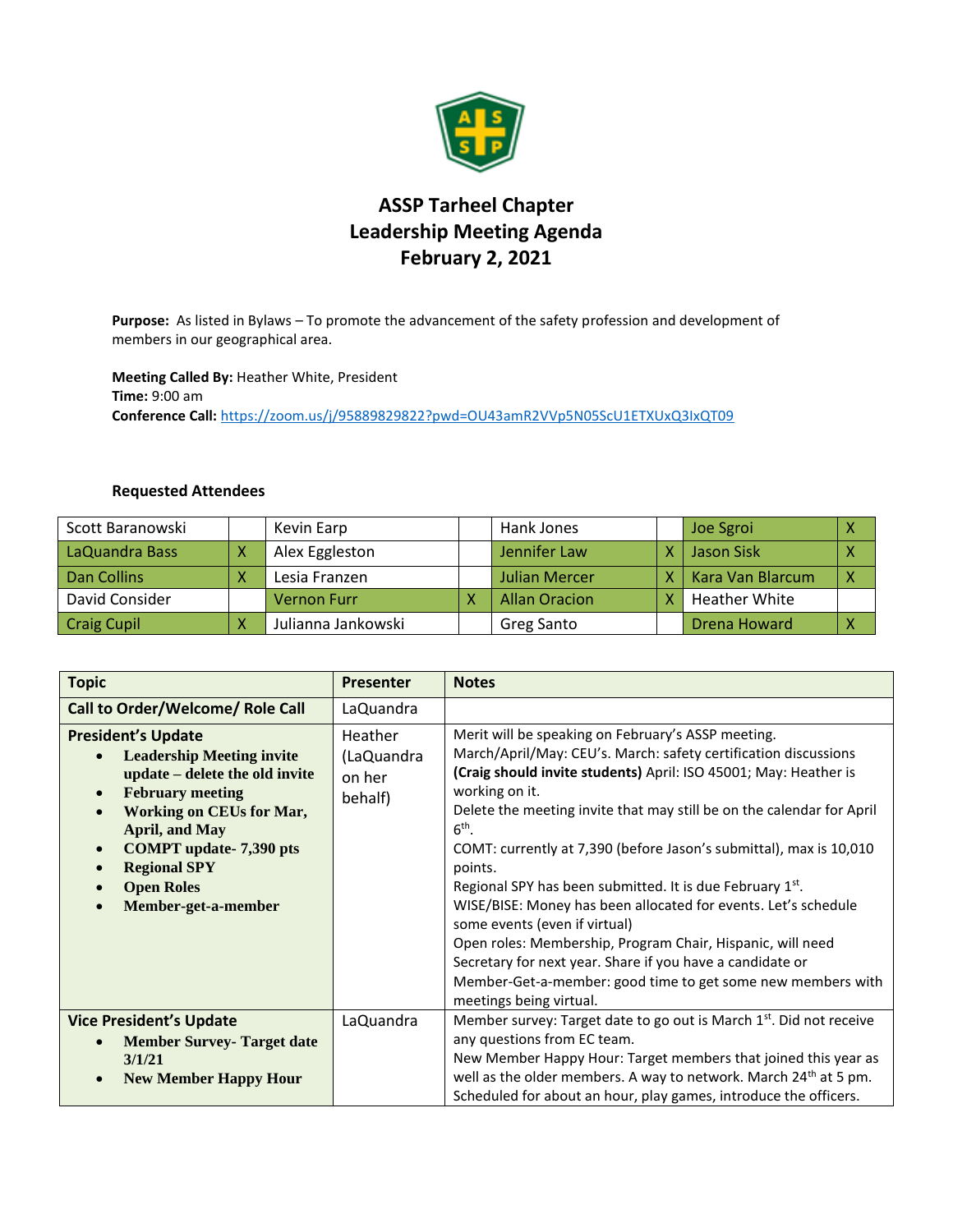

| <b>Treasurer's Update</b>                                                                                                        | David                 | Unable to attend, no updates.                                                                                                                                                                                                                                                                                                                                                                                                                                                                                                                                                                                                                                                                    |  |  |
|----------------------------------------------------------------------------------------------------------------------------------|-----------------------|--------------------------------------------------------------------------------------------------------------------------------------------------------------------------------------------------------------------------------------------------------------------------------------------------------------------------------------------------------------------------------------------------------------------------------------------------------------------------------------------------------------------------------------------------------------------------------------------------------------------------------------------------------------------------------------------------|--|--|
| <b>Secretary's Update</b>                                                                                                        | Kara                  | Will get the meeting minutes out after the call.                                                                                                                                                                                                                                                                                                                                                                                                                                                                                                                                                                                                                                                 |  |  |
| <b>Committee Updates</b>                                                                                                         |                       |                                                                                                                                                                                                                                                                                                                                                                                                                                                                                                                                                                                                                                                                                                  |  |  |
| <b>Chapter Communications/ Public</b><br><b>Relations</b><br><b>Pending Communications</b><br>$\bullet$<br><b>Meeting slides</b> | Alex, Allan,<br>Drena | No updates.                                                                                                                                                                                                                                                                                                                                                                                                                                                                                                                                                                                                                                                                                      |  |  |
| <b>WISE</b>                                                                                                                      | Jennifer &<br>Lesia   | Virtual Book club: 5 people showed up. 10 who RSVP'd. Tips from<br>Abby on how to write articles, books, white papers. Kindle book can<br>be downloaded for free.<br>Talked about future book club events or movie events. Could do a<br>movie event and discuss afterwards about safety things observed<br>afterward.<br>SWORD Taste and Learn: planned for the summer. RSVPs will be<br>needed before the event so samples can be sent.<br>Clothing drive: Denim Galentine's Event. Done to support Turning<br>Point (domestic abuse shelter). Donate denim, and a discount to<br>purchase denim where proceeds go to shelter. Jenn can set up and<br>park somewhere to collect the donations. |  |  |
| <b>BISE</b>                                                                                                                      | Craig                 | Working with UNCC, every semester needs to update their<br>executive board. Do not have a new leadership team for the<br>student chapter. Trying to get that information from Dr. Benjamin.<br>Reaching out to former students for mentorship, see where they<br>landed.<br>Sharing internship slots with UNCC as well to share with his<br>students.<br>BISE: Working on national committee on special projects. BISE<br>National Chair to look at how they can roll out how we do BISE out<br>across the country.<br>Feb 19 <sup>th</sup> BISE to have a year-in-review program and a panel. Speaker<br>is Kimberly Hawkins, CEO of TechnoDebt Inc. She will moderate the<br>panel.            |  |  |
| <b>Emerging Professionals</b>                                                                                                    | Juliana               | Unable to attend, no updates.                                                                                                                                                                                                                                                                                                                                                                                                                                                                                                                                                                                                                                                                    |  |  |
| <b>HSP</b>                                                                                                                       | Vacant                |                                                                                                                                                                                                                                                                                                                                                                                                                                                                                                                                                                                                                                                                                                  |  |  |
| <b>Social Media</b>                                                                                                              | Vernon                | Noticed an old twitter account. (Let Vernon know if we know who<br>set that up or how to get access) (LaQuandra to send Facebook<br>account information)                                                                                                                                                                                                                                                                                                                                                                                                                                                                                                                                         |  |  |
| <b>Foundation Liaison</b><br><b>Scholarship and Grant</b><br><b>Review Task Force volunteers</b>                                 | Scott (via<br>email)  | The ASSP Foundation Scholarship and Grant Review Task Force is<br>looking for volunteers to review recently submitted applications.<br>Each reviewer will have no more than 50 applications to review for<br>an approximate three-week time period<br>Approximate time commitment: 5 hrs. per week (for three weeks)<br>If interested in this volunteer opportunity contact Scott Baranowski                                                                                                                                                                                                                                                                                                     |  |  |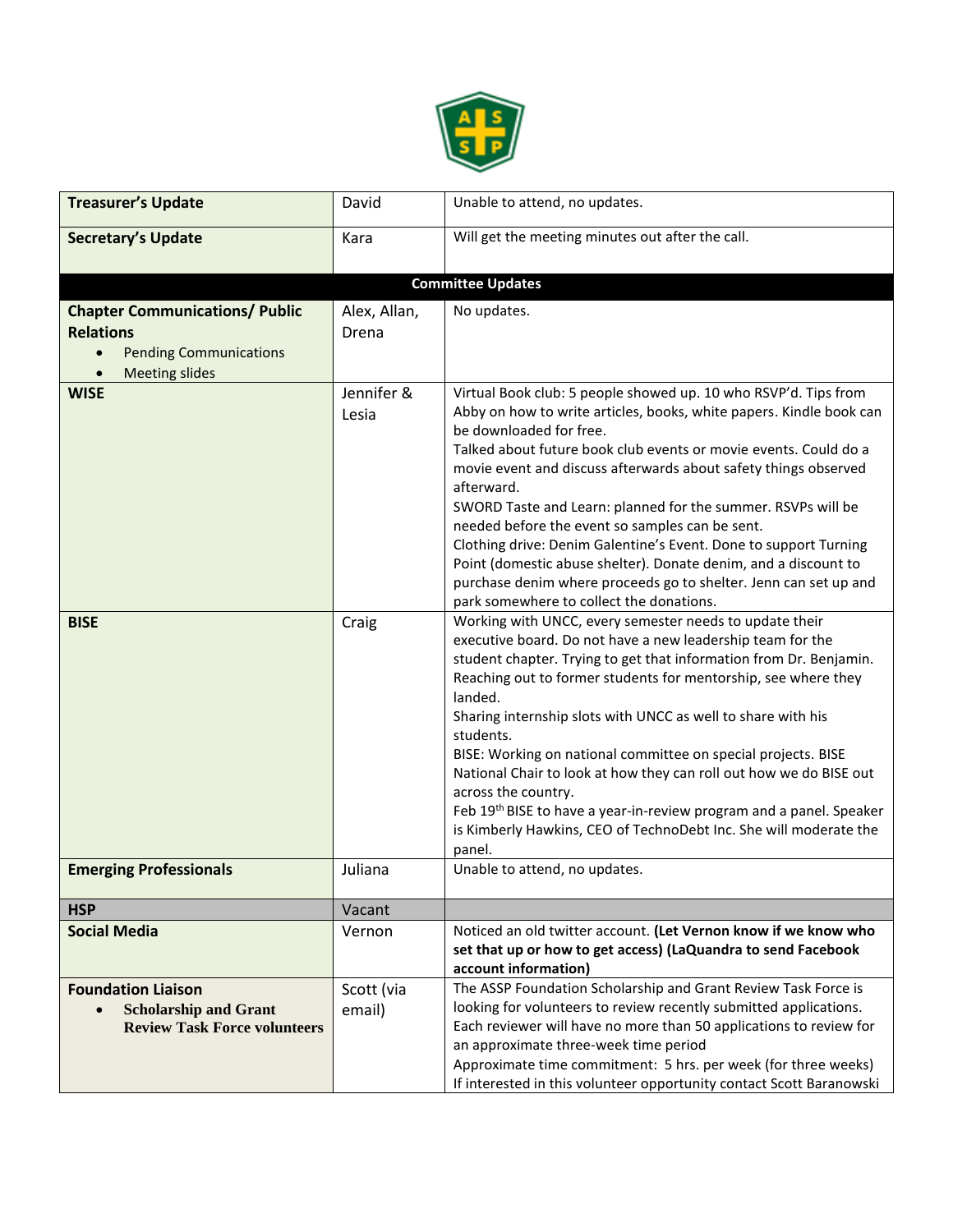

|                                                                |            | (ASSP Tarheel Chapter) or Sarah Martino, Manager ASSP                                                                                                                                                                                                             |
|----------------------------------------------------------------|------------|-------------------------------------------------------------------------------------------------------------------------------------------------------------------------------------------------------------------------------------------------------------------|
|                                                                |            | Foundation at smartino@assp.org                                                                                                                                                                                                                                   |
| <b>Membership</b>                                              | Vacant     | 5 new members, 332 total members                                                                                                                                                                                                                                  |
| <b>Professional Development</b>                                | Kevin      | Unable to attend, no updates.                                                                                                                                                                                                                                     |
| <b>Governmental Affairs</b>                                    | Scott (via | Safety News You Need: Standards and Regulations:                                                                                                                                                                                                                  |
| <b>New Standards and</b><br><b>Regulations</b>                 | email)     | https://www.assp.org/news-and-articles/2021/01/29/safety-news-<br>you-need-standards-and-regulations                                                                                                                                                              |
|                                                                |            | The state of Virginia has become the first U.S. state to<br>establish a permanent COVID-19 standard.                                                                                                                                                              |
|                                                                |            | A new <b>ASTM</b> standard test method (ASTM F3407) helps to<br>provide a better fit for negative-pressure half-facepiece<br>particulate respirators. The goal of this standard is to make<br>sure available respirators will fit a general worker<br>population. |
|                                                                |            | The National Highway Traffic Safety Administration has<br>issued a final rule on driverless vehicle safety standards.<br>The rule aims to modernize and clarify standards for<br>vehicles with automated driving systems. Read more                               |
|                                                                |            | OSHA Issues Stronger Workplace Guidance on COVID-19                                                                                                                                                                                                               |
|                                                                |            | https://www.assp.org/news-and-articles/2021/01/29/osha-<br>issues-stronger-workplace-guidance-on-coronavirus                                                                                                                                                      |
|                                                                |            | "Protecting Workers: Guidance on Mitigating and Preventing<br>the Spread of COVID-19 in the Workplace"                                                                                                                                                            |
|                                                                |            | There are some specific guidance's to Industry some of which<br>include:<br>Manufacturing, Laboratories, Food Manufacturing and<br>Processing, Waste Management, etc.<br>Some elements include:                                                                   |
|                                                                |            | Conduct a hazard assessment<br>a.<br>Identify control measures to limit the spread of the virus<br>b.<br>Adopt policies for employee absences that do not punish<br>c.<br>workers as a way to encourage, potentially infected<br>workers to remain home           |
| <b>Awards &amp; Honors</b><br><b>Long Service Award slides</b> | Joe        | Emerging Professional award: Informed by Chapter Services that it<br>has been put on hold for this year.                                                                                                                                                          |